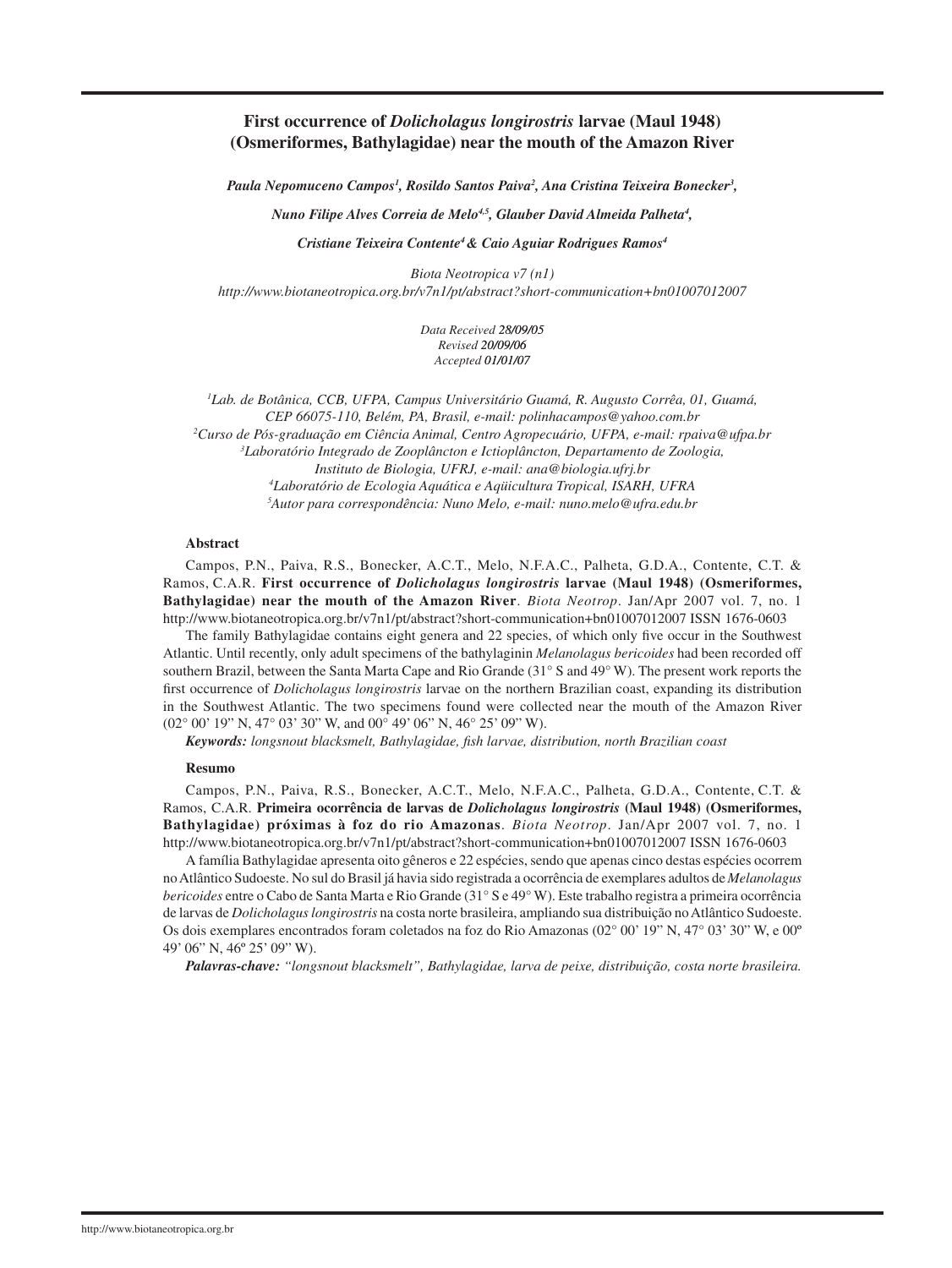#### **Introduction**

The Bathylagidae are marine fishes with meso-bathypelagic habits. They can be found at depths of over 1000 m, where they feed mainly on planktonic organisms (Kenaley & Hamilton Jr. 2006). They occur in the Atlantic, Pacific, and Indian oceans, and have no commercial importance (Carpenter 2002).

According to Frose & Pauli (2006), this family includes eight genera and 22 species, of which only five species occur in the southwest Atlantic: *Bathylagus antarcticus* Günther 1878, *B. gracilis* Lönnberg 1905, *B. greyae* Cohen 1958, *Dolicholagus longirostris* (Maul 1948), and *Melanolagus bericoides* (Borodin 1929). Off southern Brazil, adult specimens of *Melanolagus bericoides* (193 mm) have been recorded between the Santa Marta Cape and Rio Grande (31° S and 49° W) (Figueiredo et al. 2002, Menezes et al. 2003).

The occurrence of the longsnout blacksmelt *D. longirostris* off the northern Brazilian coast is reported for the first time herein, which expands its distribution in the Atlantic. Some morphometric characters are also described.

#### **Material and Methods**

The specimens included in this study were collected during field activities of the Brazilian research program REVIZEE (a Portuguese acronym for Assessment of the Sustainable Yield of the Living Resources in the Exclusive Economic Zone). The samples were collected during two oceanographic campaigns off the northern Brazilian coast (Figure 1). The first expedition (PROSPEC XXIII) covered an area off the mouth of the Amazon River in the State of Pará (02° 37' 30" N, 47° 49' 20" W, and 02° 45' 89" N, 48° 02' 58" W), during the early flooding period of the Amazon River (December 2001). The second expedition (North IV Operation) covered an area off the coast of Pará (0° 02' 2" N, 46° 05' 02" W, and 4° 28' 53" N, 48° 52' 95" W)



**Figure 1.** Study area with stations sampled during the North IV Op. (O) and PROSPEC XXII ( $\Delta$ ). The black circle and triangle indicate the stations where *Dolicholagus longirostris* was collected in both campaigns.

**Figura 1.** Área de estudo com as estações amostradas durante a Op. Norte IV (O) e PROSPEC XXII  $(\Delta)$ . O circulo preto e o triangulo indicam onde *Dolicholagus longirostris* foi coletado nas duas campanhas.

in July and August 2001, during the transition between the highest and lowest discharge of the river.

Samples were taken by means of a bongo net 250 cm in length, with a mouth 60 cm in diameter and mesh aperture sizes of 300 and 500 µm. The collections were made in oblique tows, from a depth of 200 m to the surface. The samples were immediately preserved in a borax-buffered solution of 4% formalin.

Fish larvae were sorted, measured and identified by means of a stereoscopic microscope in the "Laboratório de Botânica da Universidade Federal do Pará", and were then preserved in ethanol. The characters used to identify *D. longirostris* larvae were based on the description of Kenaley & Hamilton Jr. (2006), and included pigmentation pattern, intestine length, and type of eyes. All measurements were taken with a millimeter ruler (precision 0.1 mm).

The *D. longirostris* voucher specimens are deposited in the larval fish collection of the "Laboratório Integrado de Zooplâncton e Ictioplâncton da Universidade Federal do Rio de Janeiro (DZUFRJ)". Figures are based on the original collected material.

## **Results and Discussion**

The northern Brazilian coast supports a highly diverse marine and estuarine ichthyofauna (Camargo & Isaac 2003). The two major factors acting in the region are the Amazon River discharge, and the North Brazil Current (NBC), as well as the input of macronutrients derived from local estuaries. These factors affect the distribution of ichthyoplankton off the northern Brazilian coast (Paiva 2001).

The samples taken off the mouth of the Amazon River resulted in the collection of 847 eggs and 654 fish larvae, representing 11 orders and 28 families: Chlopsidae, Muraenidae, Ophichthidae, Congridae, Nettastomatidae, Engraulidae, Clupeidae, Bathylagidae, Phosichthyidae, Paralepididae, Myctophidae, Bregmacerotidae, Hemiramphidae, Holocentridae, Serranidae, Priacanthidae, Carangidae, Bramidae, Lutjanidae, Labridae, Scaridae, Chiasmodontidae, Gobiidae, Acanthuridae, Scombridae, Bothidae, Paralichthidae and Pleuronectidae.

Two larvae of Bathylagidae were found, and were identified as *D. longirostris*. Both of them were in the pre-flexion stage, with standard lengths (SL) of 7.16 and 8.51 mm. The intestine was long, measuring 6.48 and 7.63 mm respectively, which corresponded to about 90% of the total body length. The larvae had pedunculated eyes and four pigmented areas on the ventral head, between the operculum and the mandible (Figure 2). Additional pigmented areas were aligned on the myomeres along the body, and there were small melanophores on the posterior part of the gut, in the ventral region (Figure 3).



Figure 2. Detail of the pedunculated eye and pigmentation pattern on the ventral region of the head of a larva of *Dolicholagus longirostris* (DZUFRJ 11457; 7.16 mm SL).

**Figura 2.** Detalhe do olho pedunculado e padrão de pigmentação na região ventral da cabeça de uma larva de *Dolicholagus longirostris* (DZUFRJ 11457; 7.16 mm SL).